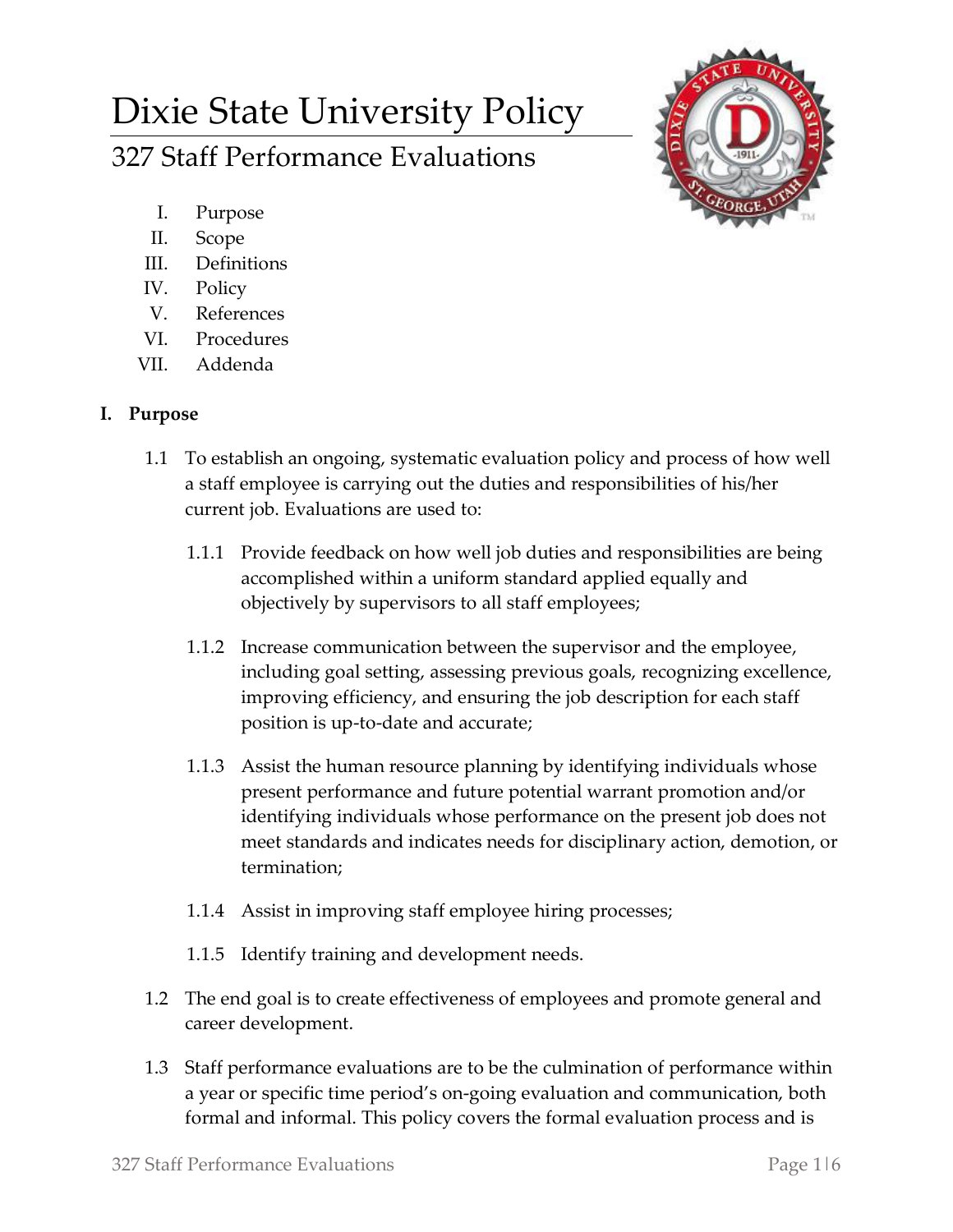not intended to be the only form of evaluation an employee receives.

# **II. Scope**

2.1 This policy applies to all full-time staff employees (see DSU Policy 301). Evaluations for faculty are covered under DSU Policy 642, with additional information under DSU Policies 638 and 641. Part-time staff may be evaluated by supervisors as desired (performed on a fixed cycle deemed appropriate by the department) but formal evaluations for part-time employees are not required due to their at-will employment status.

## **III. Definitions**

- 3.1 *Evaluation Cycle:* a defined time period where performance is assessed and measured, then documented with Human Resources as part of the review process.
- 3.2 *Evaluation Forms:* documentation established and approved by campus administration that is completed by the employee (through self-evaluation and reflection) and their supervisor during the evaluation cycle. Supervisor forms include establishing goals with the employee and assessing employee competency factors such as teamwork, communication, initiative & problem solving, etc. on a rating system.
- 3.3 *Evaluation meeting:* a face-to-face meeting between the employee and their supervisor to go over the employee self-evaluation and the supervisor evaluation of the employee.
- 3.4 *Administrative Evaluation:* an additional staff performance evaluation process reserved for each vice-president and each college dean, consisting of gathering feedback and evaluation of said administrators from randomly selected faculty or staff members at the institution, both within and outside of the administrator's division/college, as well as non-employees or constituents as relevant to the administrator's assignment.
- 3.5 *Presidential Evaluation:* the performance evaluation process of a University President as outlined in Board of Regents Policy R209.

# **IV. Policy**

- 4.1 Staff performance evaluations will occur on the following cycles:
	- 4.1.1 Staff outside of their probationary period will be evaluated annually, with a deadline set and announced by the Human Resources office.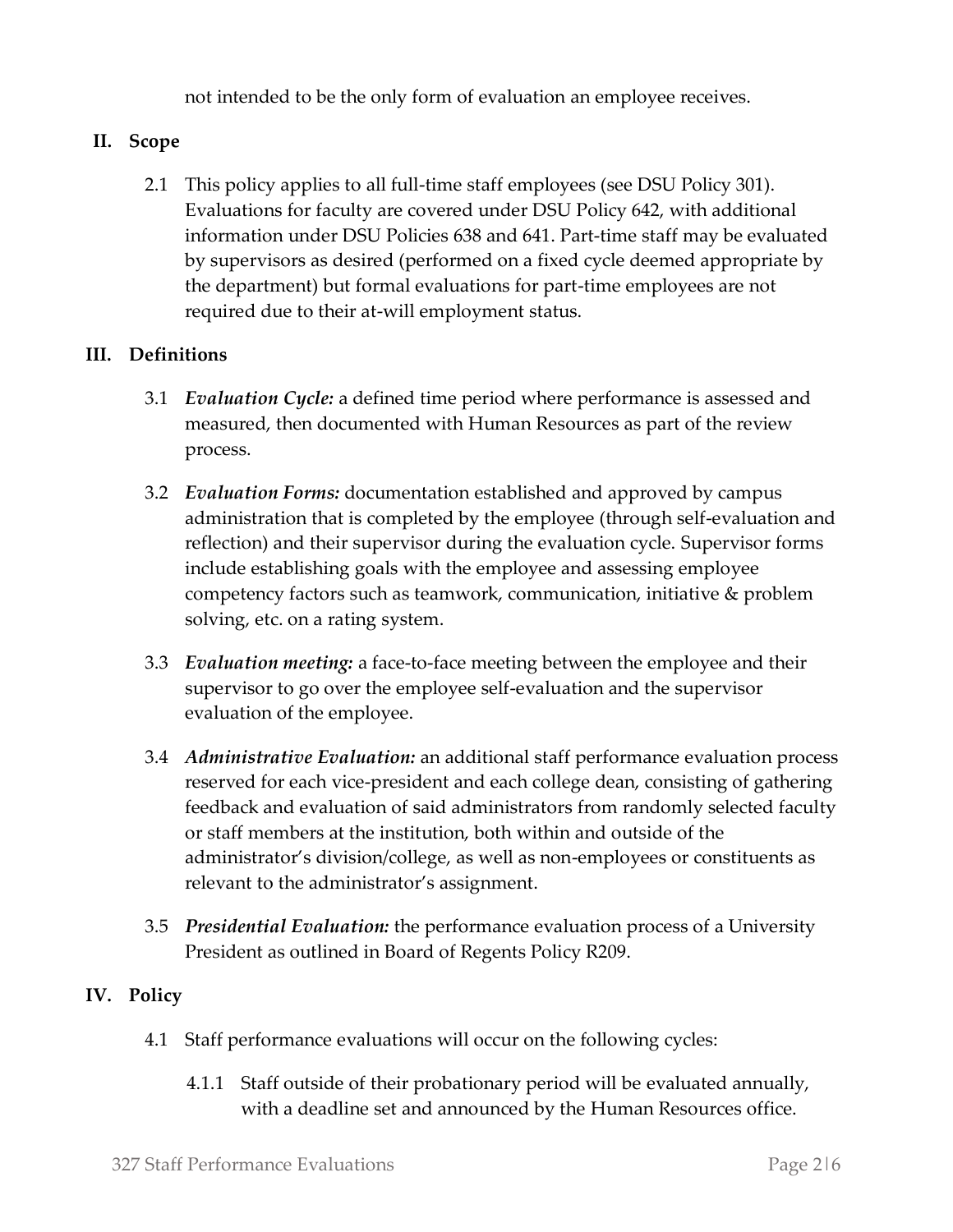- 4.1.2 Staff within their probationary period will be evaluated under the guidelines provided in DSU Policy 325: Probation.
- 4.1.3 Administrative evaluations will occur every three years, but may be done annually or biannually by the President or Vice President of Academic Affairs/Provost if the situation warrants or is deemed necessary and useful.
- 4.1.4 A midyear or mid-cycle performance evaluation outside the established annual schedule may be requested by an employee, his/her supervisor, his/her vice president, and/or Human Resources.
- 4.2 Intermediate supervisors (or the supervisor of management level employees as needed) evaluate their subordinates. Face-to-face meetings between the employee and his/her supervisor are to be held as part of the evaluation process.
- 4.3 Evaluation forms, timelines, and evaluation information hosted on the Human Resources webpage will be reviewed annually by Human Resources and campus administration. Updates (if needed) will be made before notifying campus of the evaluation cycle.
- 4.4 All evaluation forms must be turned into Human Resources upon completion. Completed evaluation forms are kept in the employee's personnel file. Employees may retain a copy of their evaluation and will be given a copy of his/her evaluation forms upon request of the supervisor and/or Human Resources.
- 4.5 The performance of the President will be evaluated by the Board of Regents as outlined in Board of Regent policy.

#### **V. References**

- 5.1 DSU Policy 301: Personnel Definitions
- 5.2 DSU Policy 325: Probation
- 5.3 DSU Policy 372: Corrective and Disciplinary Action
- 5.4 DSU Policy 638: Adjunct & Clinical Faculty
- 5.5 DSU Policy 641: Faculty Retention, Promotion, and Tenure
- 5.6 DSU Policy 642: Faculty Evaluations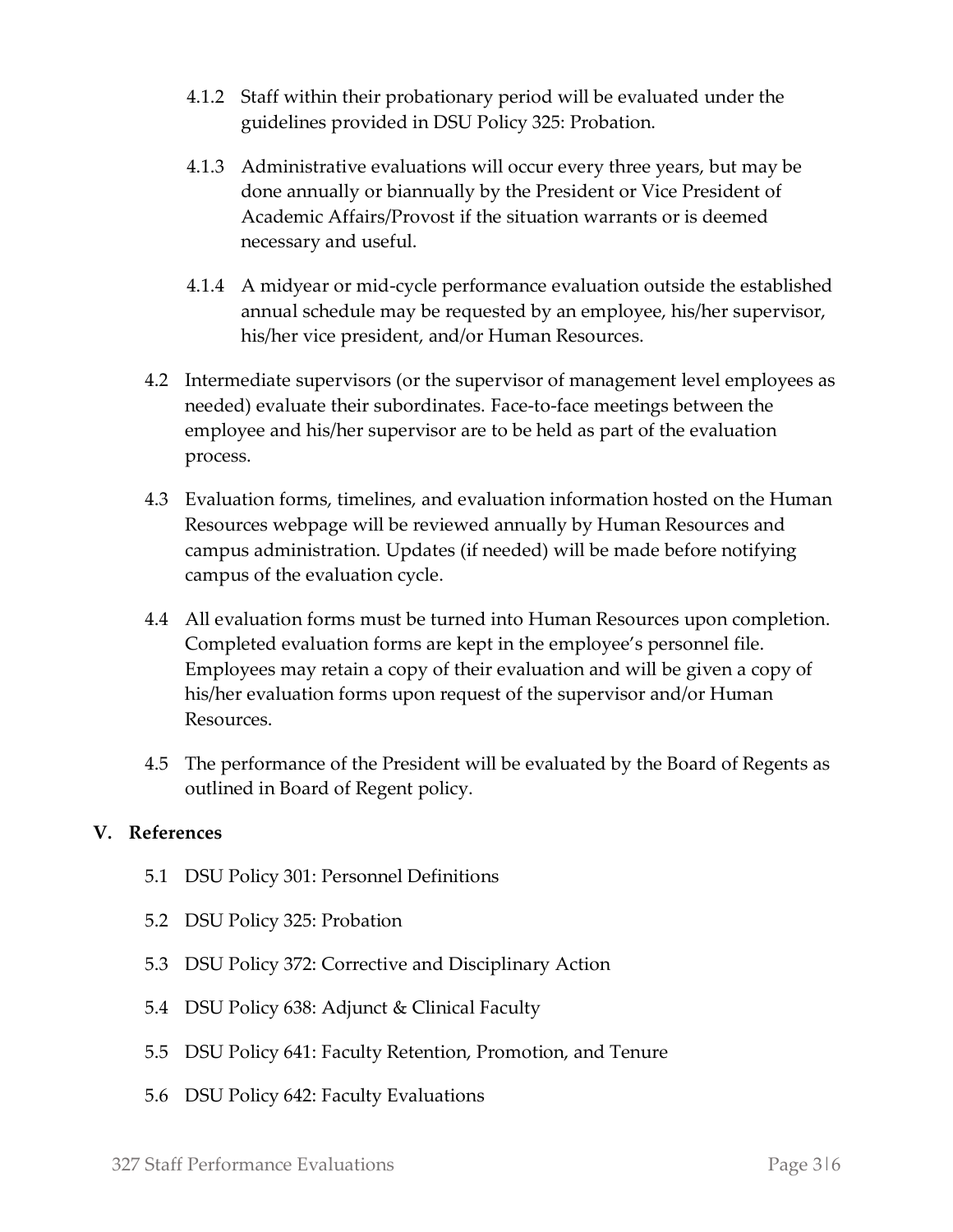5.7 Utah Board of Regent Policy R209: Evaluation of Presidents <https://higheredutah.org/policies/>

#### **VI. Procedures**

- 6.1 Staff evaluation forms are to be completed by the employee and their supervisor based on the performance of the employee during the defined evaluation cycle.
	- 6.1.1 Failure of supervisors to complete and/or turn in evaluation forms to Human Resources will be subjected to disciplinary action as outlined in DSU Policy 372.
- 6.2 Evaluation forms are found on the DSU Human Resources webpage and upon request from Human Resources. Employee and supervisor signatures are required on the evaluation forms to acknowledge that a face-to-face meeting was held.
	- 6.2.1 A signature is not construed as agreement with the evaluation.
	- 6.2.2 No alternations or additions will be made to completed evaluation forms once they are signed and returned to Human Resources.
	- 6.2.3 An employee is entitled to attach a rebuttal and/or explanatory statement to the evaluation form. Appeals are to be presented in writing to Human Resources and/or the next higher level supervisor within ten (10) working days of the face-to-face meeting with their immediate supervisor.
- 6.3 Next level supervisors may review evaluation forms for subordinates as requested or at the request of Human Resources.
- 6.4 In addition to standard evaluation forms completed for vice presidents and deans (outlined in Section 3.2), administrative evaluations will be conducted by the President (for each vice president) and the Provost (for each college dean) on the timeline outlined in section 4.1.3, using the following guidelines:
	- 6.4.1 Faculty and staff employees will be randomly selected to participate in the evaluation. Participants can include subordinates, co-workers, as well as non-employees or constituents as appropriate to the administrator's assignment.
		- 6.4.1.1 The President or his/her designee will randomly select between seven to ten (7-10) individuals to participate on an ad-hoc administrative evaluation committee. This committee will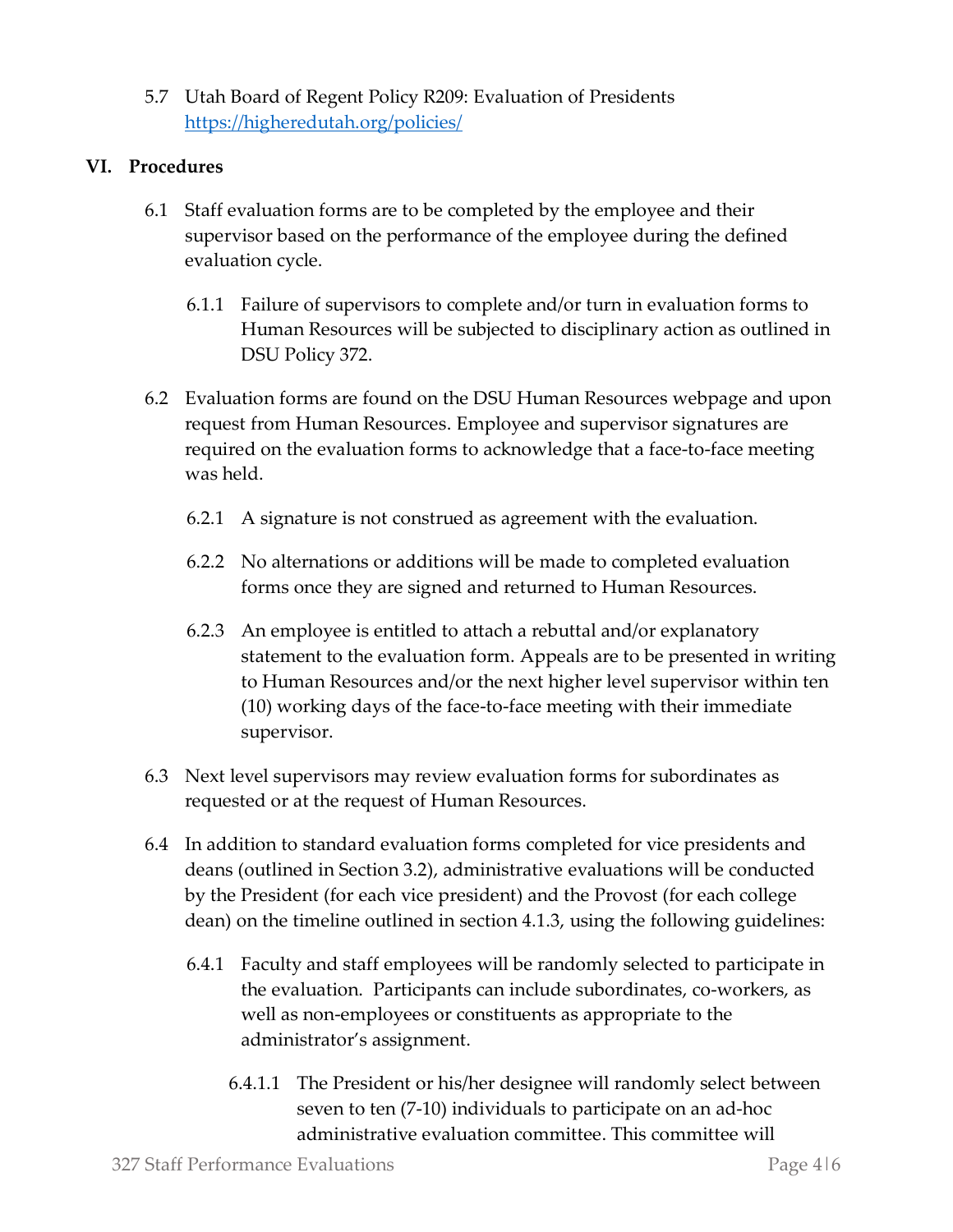include at least one VP direct report, two non-direct reports within the division, and preferably one faculty or staff employee per campus division. The committee will query both inside and outside the vice-president's division for input and will query non-employees or constituents as appropriate to the employee's assignment.

- 6.4.1.2 The Provost will randomly select between seven to ten (7-10) individuals to participate on an ad-hoc administrative evaluation committee. This committee will include at least one department chair within the college, one staff member within the college, one representative from the Faculty Senate, and one student within the college. The committee will query faculty and staff both inside and outside the division, additional students, and/or nonemployees or constituents as appropriate to the dean's assignment.
- 6.4.2 The evaluation will consist of two parts:
	- 6.4.2.1 A special evaluation form that addresses specific areas such as communication skills, decision making/judgment, planning/organizational skills, leadership, problem solving, human/public relations, etc.
	- 6.4.2.2 Interviews of faculty, staff, and constituents, using evaluative measurements as determined by the President or Provost.
- 6.4.3 The committee determines a survey audience and sends out the special evaluation form to faculty, staff, students, and/or constituents for completion, as well as schedules interviews to complete. All responses will be kept confidential and must include the respondent's name; anonymous responses will not be considered. The committee submits all responses and interview information to the President or Provost for review.
- 6.4.4 The President or Provost will present the administrative evaluation responses separately at the time of the annual evaluation meeting with each vice-president or dean. The evaluated administrator and their supervisor retain the only copies of the administrator evaluation responses. As needed, the President or Provost can build a professional development plan with the vice president or dean as a result of an administrator evaluation. Such professional development plans can be kept with the administrator evaluation or turned into Human Resources